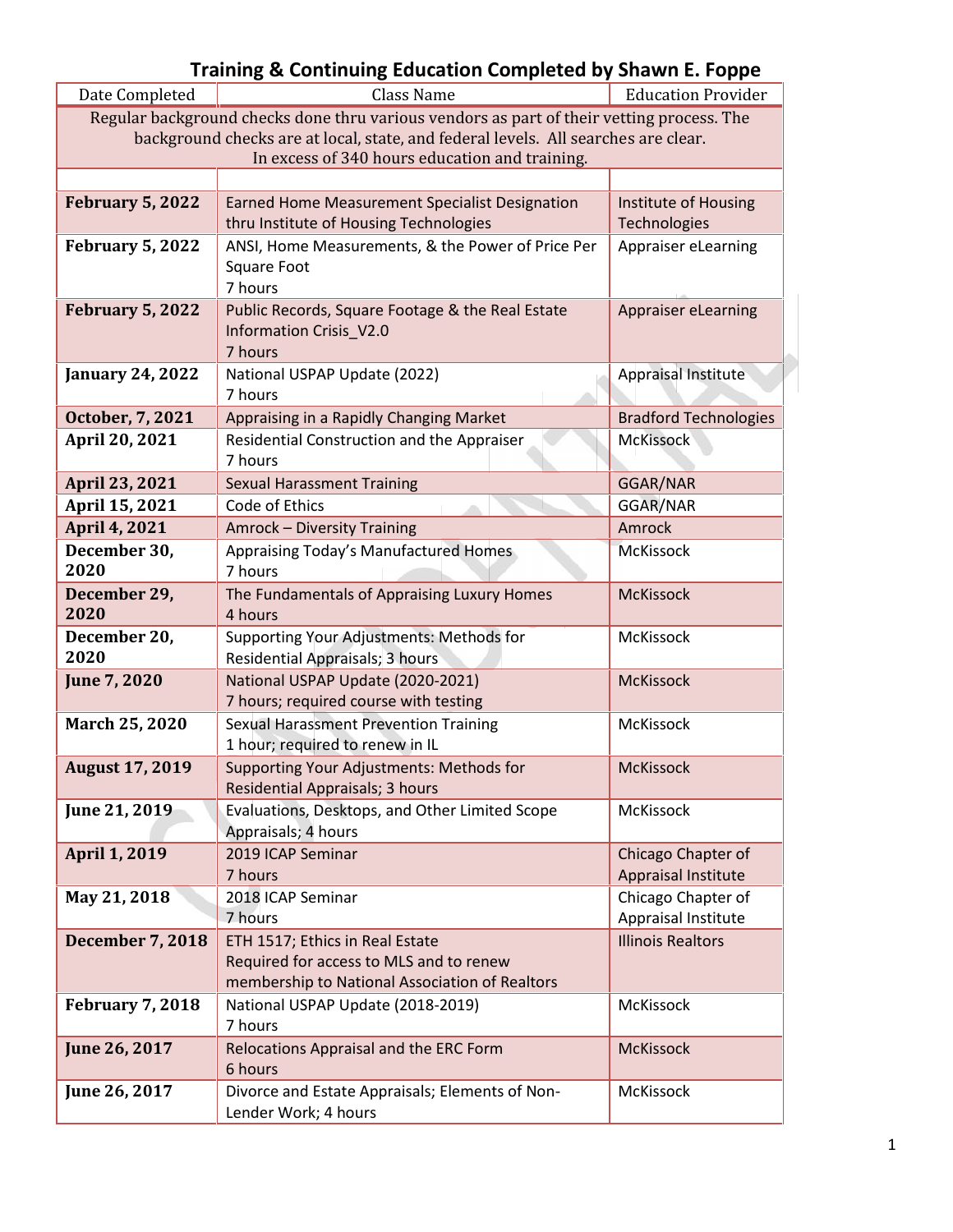| June 25, 2017           | The Dirty Dozen; 12 items that must be included in                      | <b>McKissock</b>                  |
|-------------------------|-------------------------------------------------------------------------|-----------------------------------|
|                         | every appraisal; 3 hours                                                |                                   |
| June 24, 2017           | FNMA Guidelines: Debunking the Myths                                    | McKissock                         |
|                         | 4 hours                                                                 |                                   |
| June 19, 2017           | National USPAP Update (2016-2017)                                       | <b>McKissock</b>                  |
|                         | 7 hours                                                                 |                                   |
| June 12, 2017           | 2017 ICAP Summer Seminar<br>7 hours                                     | Chicago Chapter                   |
| December 29,            |                                                                         | Appraiser Institute<br><b>NAR</b> |
| 2016                    | Code of Realtor Training - National Association of<br>Realtors; 3 hours |                                   |
| September 14,           | The FHA Handbook 4000.1                                                 | <b>McKissock</b>                  |
| 2015                    | 7 hours                                                                 |                                   |
| June 12, 2015           | ICAP Appraiser Update Seminar - Godfrey, IL                             | <b>ICAP</b>                       |
|                         | 7 hours                                                                 |                                   |
| <b>August 15, 2014</b>  | ICAP Appraiser Update Seminar - Godfrey, IL                             | <b>ICAP</b>                       |
|                         | 7 hours                                                                 |                                   |
| February 6, 2014        | National USPAP Update (2014-2015)                                       | <b>McKissock</b>                  |
|                         | 7 hours                                                                 |                                   |
| September 9.            | Disciplinary Cases - What NOT to do                                     | <b>McKissock</b>                  |
| 2013                    | 7 hours                                                                 |                                   |
| <b>August 16, 2013</b>  | ICAP Appraiser Update Seminar - Godfrey, IL                             | Chicago Chapter of                |
|                         | 7 hours                                                                 | Appraisal Institute               |
| <b>January 2, 2013</b>  | National Association Of Realtors Code of Ethics                         | <b>NAR</b>                        |
| <b>August 8, 2012</b>   | <b>Training</b><br>ICAP Appraiser Update Seminar - Godfrey, IL          | Chicago Chapter of                |
|                         | 7 hours                                                                 | Appraisal Institute               |
| June 4, 2012            | National USPAP Update (2012-2013)                                       | McKissock                         |
|                         | 7 hours                                                                 |                                   |
| <b>February 8, 2012</b> | <b>Appraiser FHA REO Training</b>                                       | <b>Oforie &amp; Associates</b>    |
|                         | 2 hours                                                                 | HUD M&M                           |
| <b>August 12, 2011</b>  | ICAP Godfrey Seminar, Surviving the Changes                             | Appraisal Institute               |
|                         | 7 hours                                                                 |                                   |
| <b>July 15, 2011</b>    | <b>ClickFORMS and UAD training</b>                                      | <b>Bradford Technologies</b>      |
| June 21, 2011           | <b>Appraisal Training-HUD</b>                                           | Oforie & Associates               |
|                         |                                                                         | HUD M&M                           |
| March 29, 2011          | Preferred Appraiser Format, Part 3                                      | <b>LSI Webinar</b>                |
|                         | includes UAD requirements                                               |                                   |
| March 26, 2011          | REO and Short Sale Appraisal Guidelines<br>4 hours                      | McKissock                         |
| March 26, 2011          | Introduction to Residential Green Building                              | <b>McKissock</b>                  |
|                         | 4 hour                                                                  |                                   |
| March 25, 2011          | ICAP Seminar with IDFRP Appraisal Director Brain                        | <b>ICAP</b>                       |
|                         | Weaver; Title 68 training and New Illinois State                        |                                   |
|                         | Law/Code updates; 2 hours                                               |                                   |
| March 22, 2011          | Financial Reform: Fannie Mae and the Appraiser                          | <b>McKissock</b>                  |
|                         | 7 hours                                                                 |                                   |
| March 14, 2011          | MLS import training                                                     | <b>Bradford Technologies</b>      |
|                         | 1 hour                                                                  |                                   |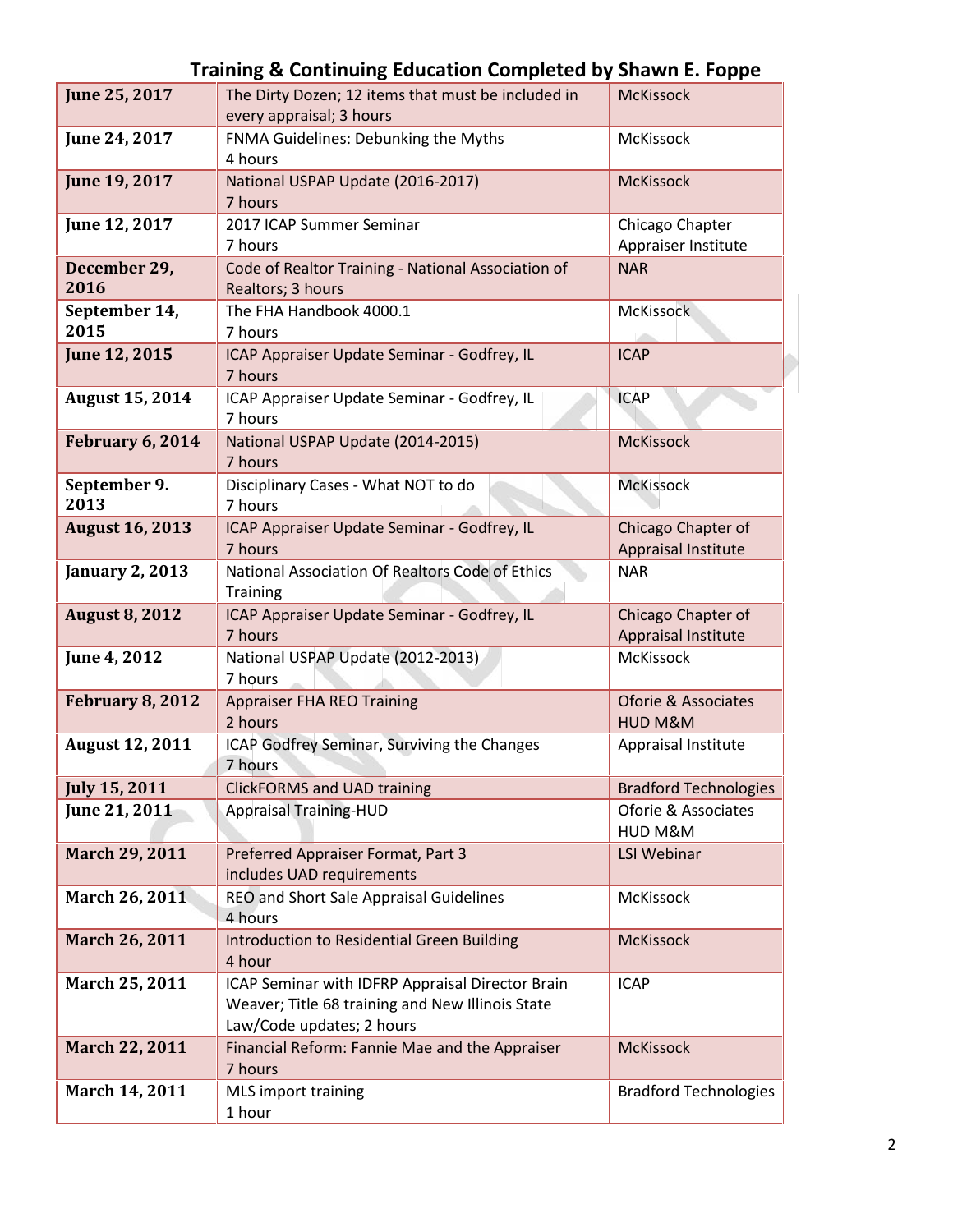|                         | $\ldots$ $\ldots$ $\ldots$ $\ldots$ $\ldots$ $\ldots$ $\ldots$ $\ldots$ $\ldots$ $\ldots$ $\ldots$ $\ldots$ $\ldots$ |                                           |
|-------------------------|----------------------------------------------------------------------------------------------------------------------|-------------------------------------------|
| <b>December 6, 2010</b> | Risky Business: Ways to minimize liability<br>7 hours                                                                | <b>McKissock</b>                          |
| <b>December 5, 2010</b> | National USPAP Update Equivalent (2010-2011)<br>7 hours                                                              | McKissock                                 |
| September 11,<br>2009   | <b>Appraising FHA Today</b><br>7 hours                                                                               | <b>McKissock</b>                          |
| March 13, 2009          | Appraising in a Changing Market<br>7 hours                                                                           | McKissock                                 |
| March 12, 2009          | <b>Current Issues in Appraising</b><br>7 hours                                                                       | <b>McKissock</b>                          |
| <b>December 5, 2008</b> | National USPAP Update Equivalent (2008-2009)<br>7 hours                                                              | <b>McKissock</b>                          |
| September, 2008         | <b>Relocation Appraisal Assignments</b><br>7 hours                                                                   | <b>McKissock</b>                          |
| September, 18<br>2007   | <b>Private Appraisal Assignments</b><br>7 hours                                                                      | <b>McKissock</b>                          |
| <b>March, 1 2007</b>    | <b>National USPAP Update</b><br>7 hours                                                                              | <b>McKissock</b>                          |
| <b>January 23, 2007</b> | 2007 Appraisal Training HMB Inc.<br>7 hours                                                                          | HMB Inc.                                  |
| December, 12<br>2006    | Appraising REO and Foreclosure Properties<br>7 hours                                                                 | <b>McKissock</b>                          |
| June 22, 2005           | 2005 Illinois Appraisers Update Seminar<br>7 hours                                                                   | <b>ICAP</b>                               |
| June 17, 2005           | Appraisal review<br>7 hours                                                                                          | <b>McKissock</b>                          |
| June 16, 2005           | <b>National USPAP Update</b><br>7 hours                                                                              | McKissock                                 |
| December 13,<br>2004    | <b>FHA Appraising Today</b><br>7 hours                                                                               | <b>McKissock</b>                          |
| September 13,<br>2003   | <b>National USPAP Update</b><br>7 hours                                                                              | McKissock                                 |
| <b>August 15, 2002</b>  | Passed Certified Residential Real Property Appraiser<br>examination                                                  | Office of Banks and<br><b>Real Estate</b> |
| <b>July 18, 2002</b>    | IL 4: Basic Valuation Procedures: Non-Residential<br>Properties<br>30 hours                                          | McKissock                                 |
| <b>July 16, 2002</b>    | IL 6: Residential Report Writing<br>15 hours                                                                         | <b>McKissock</b>                          |
| September 16,<br>2001   | Real Estate Fraud and The Appraiser's Role<br>7 hours                                                                | McKissock                                 |
| September 15,<br>2001   | The Appraiser as Expert Witness<br>7 hours                                                                           | <b>McKissock</b>                          |
| April 27, 2001          | Vacant Land Appraisal<br>7 hours                                                                                     | McKissock                                 |
| <b>April 27, 2000</b>   | <b>Added to FHA Roster</b>                                                                                           |                                           |
| March 26, 2000          | Passed US Department of HUD Appraiser Examination                                                                    | <b>HUD</b>                                |
|                         |                                                                                                                      |                                           |